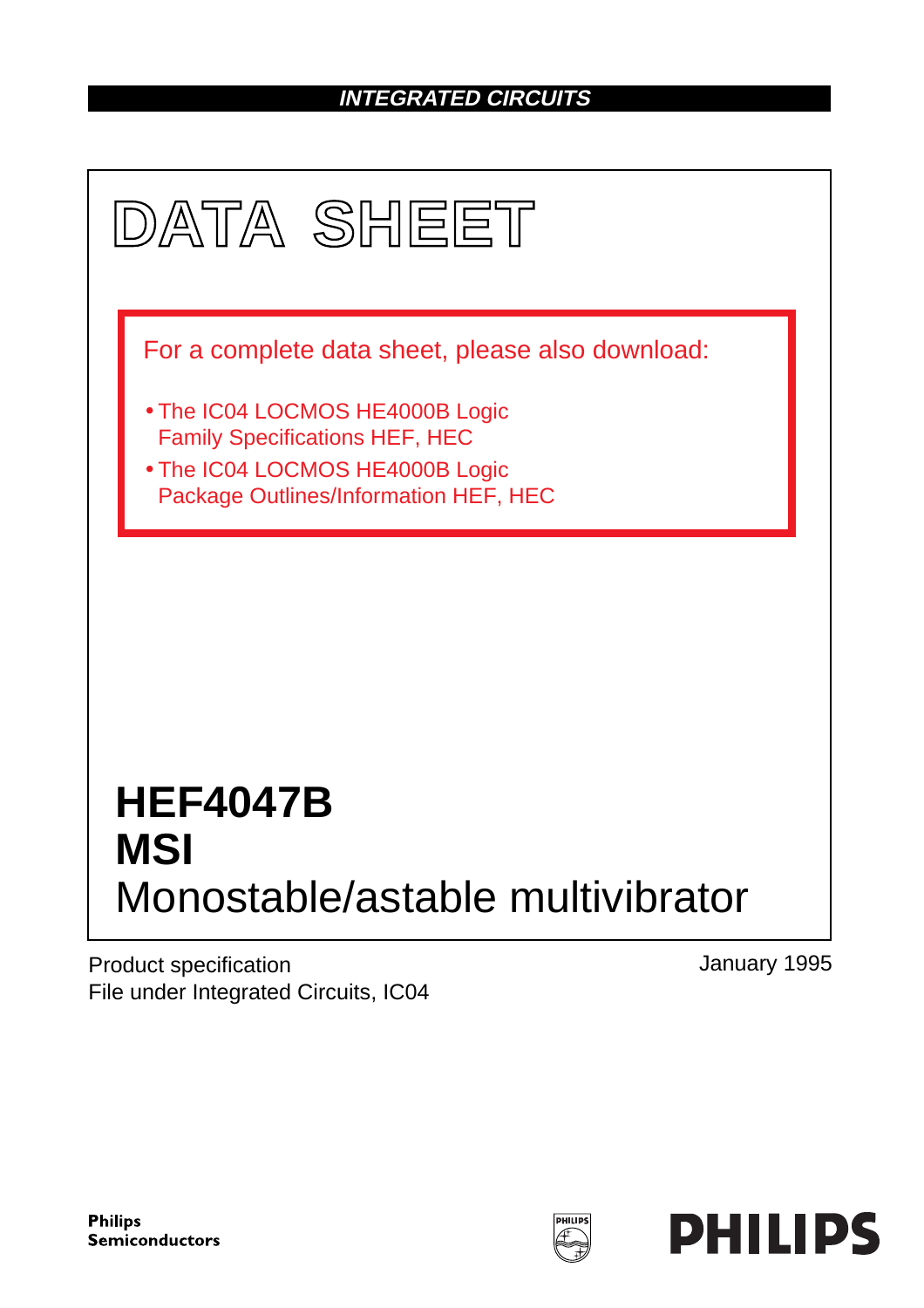## **Monostable/astable multivibrator HEF4047B**

#### **DESCRIPTION**

The HEF4047B consists of a gatable astable multivibrator with logic techniques incorporated to permit positive or negative edge-triggered monostable multivibrator action with retriggering and external counting options.

Inputs include + TRIGGER, − TRIGGER, ASTABLE, ASTABLE, RETRIGGER and MR (Master Reset). Buffered outputs are  $O$ ,  $\overline{O}$  and OSCILLATOR OUTPUT. In all modes of operation an external capacitor  $(C_t)$  must be connected between  $C_{TC}$  and  $RC_{TC}$ , and an external resistor  $(R_t)$  must be connected between  $R_{TC}$  and  $RC_{TC}$  (continued on next page).



#### **FAMILY DATA, I<sub>DD</sub> LIMITS category MSI**

See Family Specifications

## **MSI**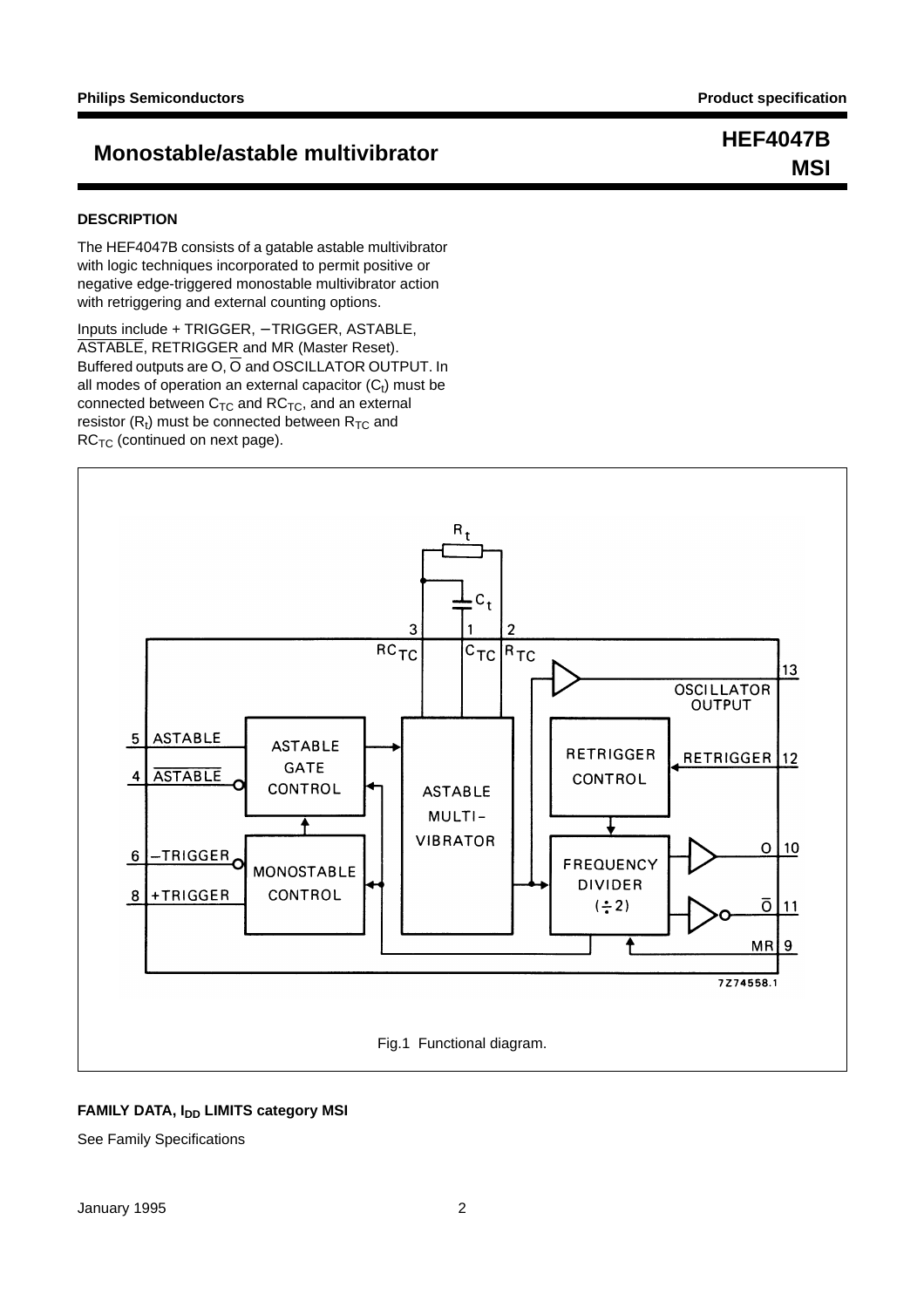Astable operation is enabled by a HIGH level on the ASTABLE input. The period of the square wave at O and  $\overline{O}$  outputs is a function of the external components employed. 'True' input pulses on the ASTABLE or 'complement' pulses on the ASTABLE input, allow the circuit to be used as a gatable multivibrator. The OSCILLATOR OUTPUT period will be half of the O output in the astable mode. However, a 50% duty factor is not guaranteed at this output.

In the monostable mode, positive edge-triggering is accomplished by applying a leading-edge pulse to the + TRIGGER input and a LOW level to the − TRIGGER input. For negative edge-triggering, a trailing-edge pulse is applied to the − TRIGGER and a HIGH level to the + TRIGGER. Input pulses may be of any duration relative to the output pulse. The multivibrator can be retriggered (on the leading-edge only) by applying a common pulse to both the RETRIGGER and + TRIGGER inputs. In this mode the output pulse remains HIGH as long as the input pulse period is shorter than the period determined by the RC components.



| HEF4047BP(N):                        | 14-lead DIL; plastic              |  |  |
|--------------------------------------|-----------------------------------|--|--|
|                                      | $(SOT27-1)$                       |  |  |
| HEF4047BD(F):                        | 14-lead DIL; ceramic (cerdip)     |  |  |
|                                      | (SOT73)                           |  |  |
|                                      | HEF4047BT(D): 14-lead SO; plastic |  |  |
|                                      | $(SOT108-1)$                      |  |  |
| (): Package Designator North America |                                   |  |  |

## MSI

An external count down option can be implemented by coupling O to an external 'N' counter and resetting the counter with the trigger pulse. The counter output pulse is fed back to the ASTABLE input and has a duration equal to N times the period of the multivibrator. A HIGH level on the MR input assures no output pulse during an ON-power condition. This input can also be activated to terminate the output pulse at any time. In the monostable mode, a HIGH level or power-ON reset pulse must be applied to MR, whenever  $V_{DD}$  is applied.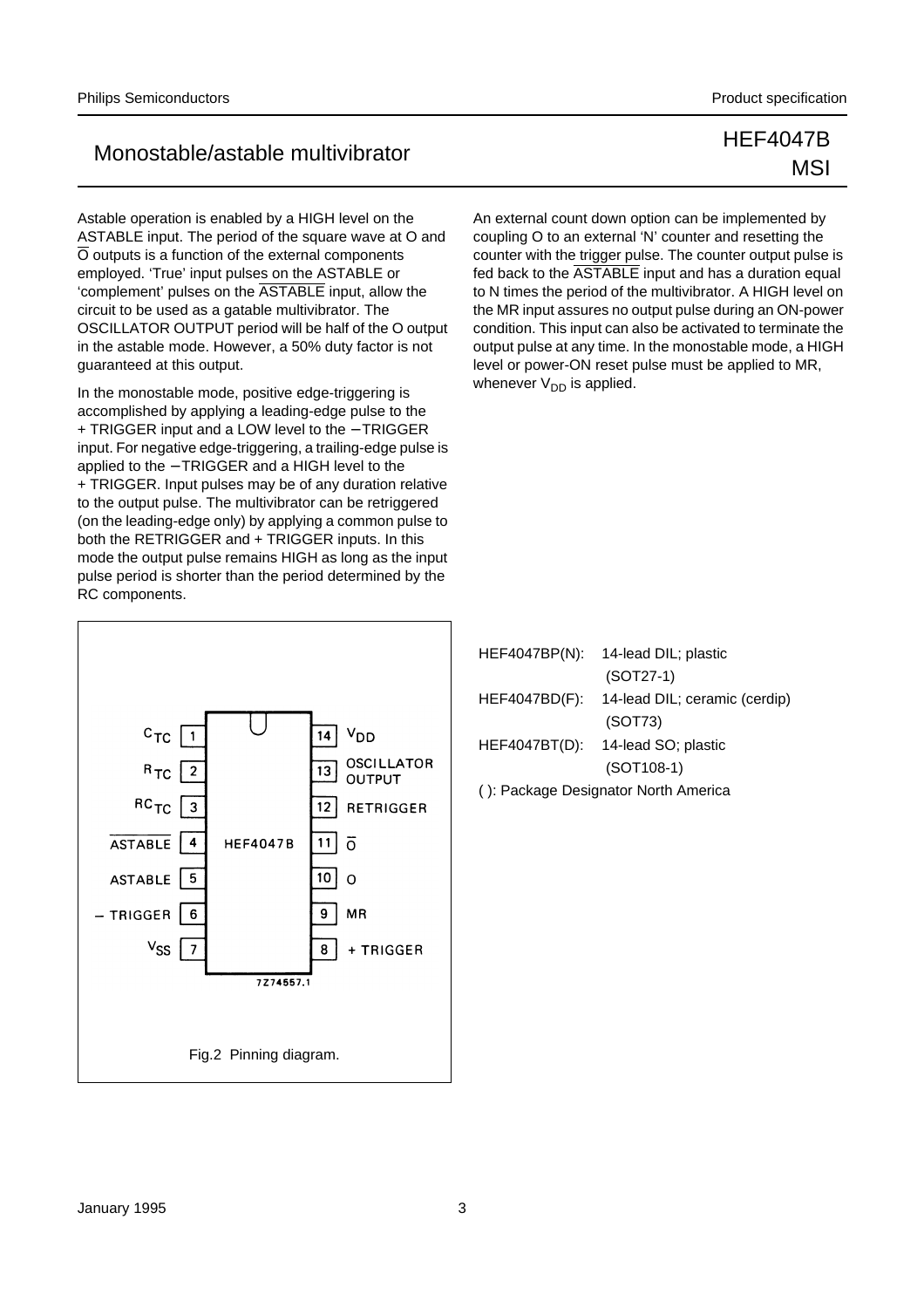

Product specification Product specification



 $\omega$  rotated correctly when browsing through the pdf in the Acrobat reader.This text is here in the pdf in the  $\alpha$ 

9661 Auenuer January 1995 4

 $\overline{4}$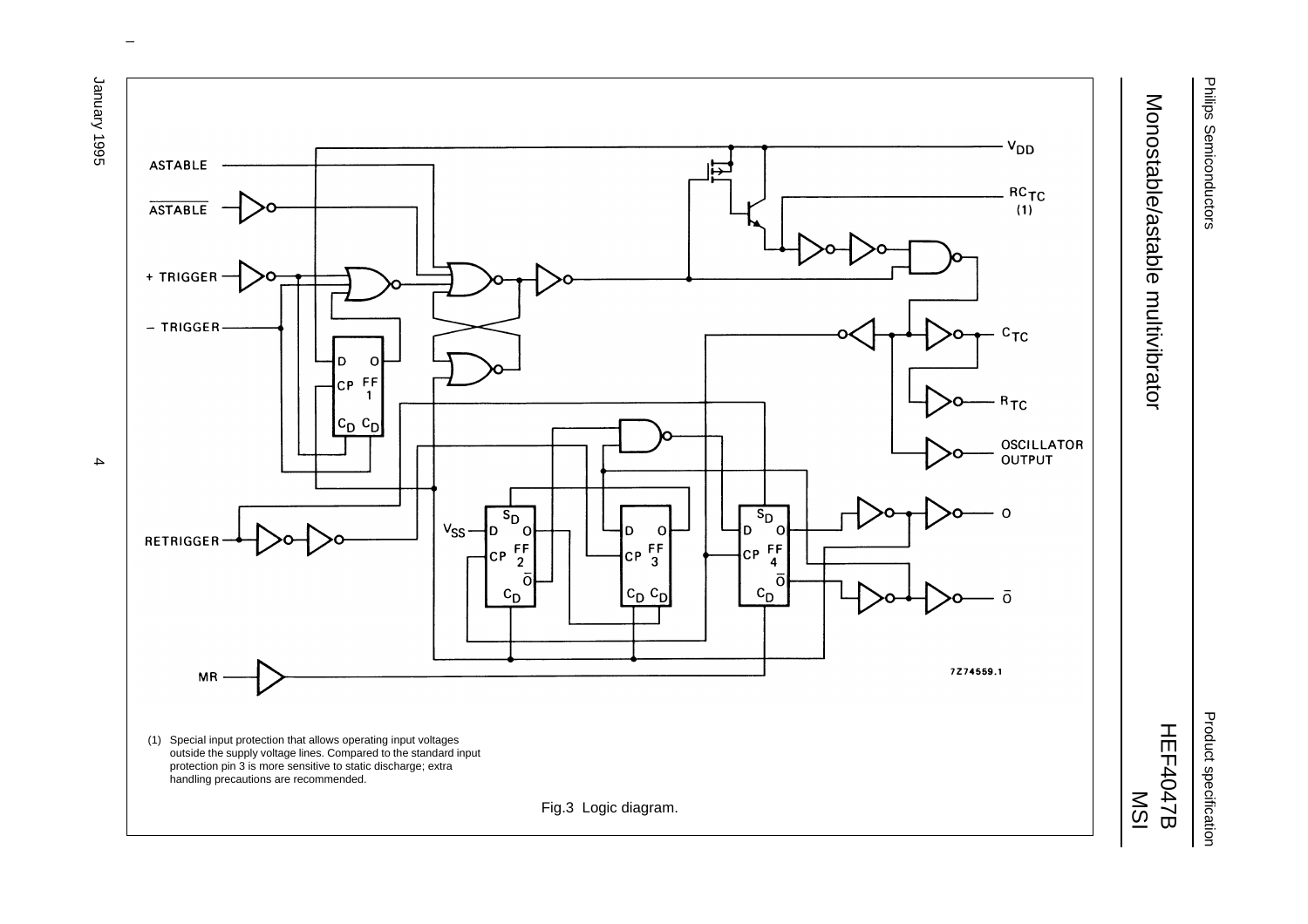# **MSI**

#### **FUNCTIONAL CONNECTIONS**

|                                    |             | <b>PINS CONNECTED TO</b> | <b>OUTPUT</b>                | <b>OUTPUT</b>                              |                                                  |
|------------------------------------|-------------|--------------------------|------------------------------|--------------------------------------------|--------------------------------------------------|
| <b>FUNCTION</b>                    | $V_{DD}$    | $V_{SS}$                 | <b>INPUT</b><br><b>PULSE</b> | <b>PULSE</b><br><b>FROM</b><br><b>PINS</b> | <b>PERIOD</b><br><b>OR</b><br><b>PULSE WIDTH</b> |
| astable multivibrator              |             |                          |                              |                                            |                                                  |
| free running                       | 4, 5, 6, 14 | 7, 8, 9, 12              |                              | 10, 11, 13                                 | at pins 10, 11:                                  |
| true gating                        | 4, 6, 14    | 7, 8, 9, 12              | 5                            | 10, 11, 13                                 | $t_A = 4,40 RtCt$                                |
| complement gating                  | 6, 14       | 5, 7, 8, 9, 12           | $\overline{4}$               | 10, 11, 13                                 | at pin 13:<br>$t_A = 2,20 RtCt$                  |
| monostable multivibrator           |             |                          |                              |                                            |                                                  |
| pos. edge-triggering               | 4, 14       | 5, 6, 7, 9, 12           | 8                            | 10, 11                                     |                                                  |
| neg. edge-triggering               | 4, 8, 14    | 5, 7, 9, 12              | 6                            | 10, 11                                     | at pins 10, 11:                                  |
| retriggerable                      | 4, 14       | 5, 6, 7, 9               | 8, 12                        | 10, 11                                     | $t_M = 2,48$ R <sub>t</sub> C <sub>t</sub>       |
| external count down <sup>(1)</sup> | 14          | 5, 6, 7, 8, 9, 12        |                              | 10, 11                                     |                                                  |

#### **Notes**

1. Input pulse to RESET of external counting chip; external counting chip output to pin 4.

2. In all cases, external resistor between pins 2 and 3, external capacitor between pins 1 and 3.

#### **DC CHARACTERISTICS**

 $V_{SS} = 0$  V; inputs at  $V_{SS}$  or  $V_{DD}$ 

|                                  |               |                |       |                          | $T_{amb}$ (°C) |       |    |                                                |
|----------------------------------|---------------|----------------|-------|--------------------------|----------------|-------|----|------------------------------------------------|
|                                  | $V_{DD}$<br>V | <b>SYMBOL</b>  | $-40$ |                          | $+25$          | $+85$ |    |                                                |
|                                  |               |                | MAX.  | MIN.                     | MAX.           | MAX.  |    |                                                |
| Leakage current<br>pin 3; output | 15            | I <sub>3</sub> | 0,3   | $\overline{\phantom{m}}$ | 0,3            |       | μA | pin 3 at<br>V <sub>DD</sub> or V <sub>SS</sub> |
| transistor OFF                   |               |                |       |                          |                |       |    |                                                |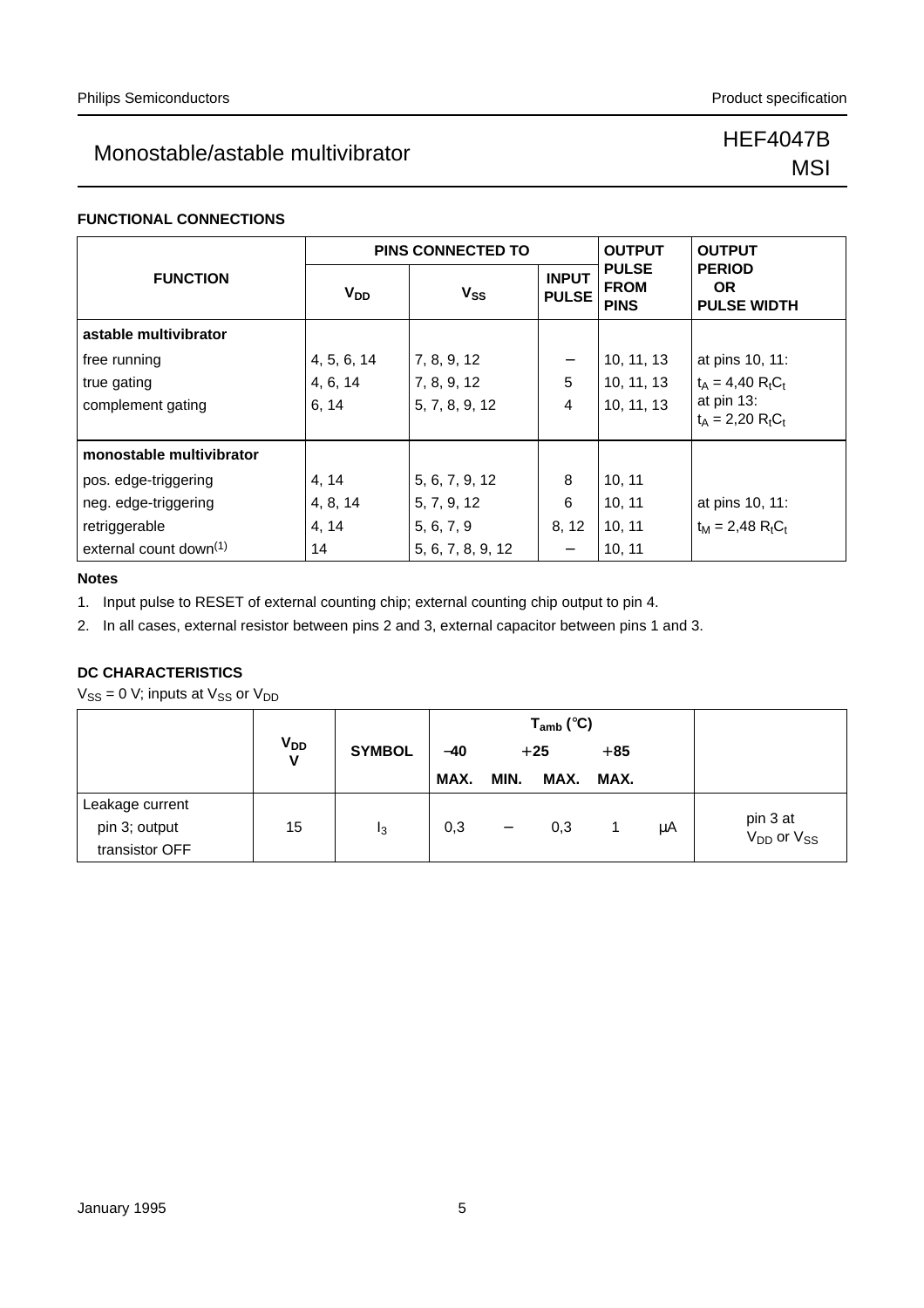# MSI

#### **AC CHARACTERISTICS**

 $V_{SS} = 0$  V; T<sub>amb</sub> = 25 °C; C<sub>L</sub> = 50 pF; input transition times  $\leq$  20 ns

|                                                                   | <b>V<sub>DD</sub></b><br>V | <b>SYMBOL</b>    | MIN. TYP. MAX. |     | <b>TYPICAL EXTRAPOLATION</b><br><b>FORMULA</b> |
|-------------------------------------------------------------------|----------------------------|------------------|----------------|-----|------------------------------------------------|
| Propagation delays                                                |                            |                  |                |     |                                                |
| ASTABLE, $\overline{ASTABLE} \rightarrow \overline{OSC}$ . OUTPUT | 5                          |                  | 95             | 190 | 68 ns + $(0,55 \text{ ns/pF}) C_{L}$           |
| <b>HIGH to LOW</b>                                                | 10                         | t <sub>PHL</sub> | 45             | 90  | 43 ns + $(0,23 \text{ ns/pF}) C_L$             |
|                                                                   | 15                         |                  | 30             | 60  | 22 ns + $(0,16 \text{ ns/pF}) C_L$             |
|                                                                   | 5                          |                  | 85             | 170 | 58 ns + $(0,55 \text{ ns/pF}) C_L$             |
| LOW to HIGH                                                       | 10                         | t <sub>PLH</sub> | 40             | 80  | 29 ns + $(0,23 \text{ ns/pF}) C_L$             |
|                                                                   | 15                         |                  | 30             | 60  | 22 ns + $(0,16 \text{ ns/pF}) C_L$             |
| ASTABLE, $\overline{ASTABLE} \rightarrow O, \overline{O}$         | 5                          |                  | 150            | 300 | 123 ns + $(0,55 \text{ ns/pF}) C_L$            |
| <b>HIGH to LOW</b>                                                | 10                         | t <sub>PHL</sub> | 65             | 130 | 54 ns + $(0,23 \text{ ns/pF}) C_L$             |
|                                                                   | 15                         |                  | 50             | 100 | 42 ns + $(0,16 \text{ ns/pF}) C_L$             |
|                                                                   | 5                          |                  | 130            | 260 | 103 ns + $(0,55 \text{ ns/pF}) C_L$            |
| LOW to HIGH                                                       | 10                         | t <sub>PLH</sub> | 60             | 120 | 49 ns + $(0,23 \text{ ns/pF}) C_L$             |
|                                                                   | 15                         |                  | 45             | 90  | 37 ns + $(0,16 \text{ ns/pF}) C_L$             |
| $+/-$ TRIGGER $\rightarrow$ 0, 0                                  | 5                          |                  | 160            | 320 | 133 ns + $(0,55 \text{ ns/pF}) C_L$            |
| <b>HIGH to LOW</b>                                                | 10                         | t <sub>PHL</sub> | 65             | 130 | 54 ns + $(0,23 \text{ ns/pF}) C_L$             |
|                                                                   | 15                         |                  | 50             | 100 | 42 ns + $(0,16 \text{ ns/pF}) C_L$             |
|                                                                   | 5                          |                  | 155            | 310 | 128 ns + $(0,55 \text{ ns/pF}) C_L$            |
| LOW to HIGH                                                       | 10                         | t <sub>PLH</sub> | 65             | 130 | 54 ns + $(0,23 \text{ ns/pF}) C_L$             |
|                                                                   | 15                         |                  | 50             | 100 | 42 ns + $(0,16 \text{ ns/pF}) C_L$             |
| + TRIGGER, RETRIGGER $\rightarrow \overline{O}$                   | 5                          |                  | 65             | 130 | 38 ns + $(0,55 \text{ ns/pF}) C_L$             |
| <b>HIGH to LOW</b>                                                | 10                         | t <sub>PHL</sub> | 30             | 60  | 19 ns + $(0,23 \text{ ns/pF}) C_L$             |
|                                                                   | 15                         |                  | 25             | 50  | 17 ns + $(0,16 \text{ ns/pF}) C_L$             |
| + TRIGGER, RETRIGGER $\rightarrow$ O                              | 5                          |                  | 95             | 190 | 68 ns + $(0,55 \text{ ns/pF}) C_L$             |
| LOW to HIGH                                                       | 10                         | t <sub>PLH</sub> | 40             | 80  | 29 ns + $(0,23 \text{ ns/pF}) C_L$             |
|                                                                   | 15                         |                  | 30             | 60  | 22 ns + $(0,16 \text{ ns/pF}) C_L$             |
| $MR \rightarrow Q$                                                | 5                          |                  | 100            | 200 | 83 ns + $(0,55 \text{ ns/pF}) C_L$             |
| <b>HIGH to LOW</b>                                                | 10                         | t <sub>PHL</sub> | 45             | 90  | 34 ns + $(0,23 \text{ ns/pF}) C_L$             |
|                                                                   | 15                         |                  | 35             | 70  | 27 ns + $(0,16 \text{ ns/pF}) C_L$             |
| $MR \rightarrow \overline{O}$                                     | 5                          |                  | 100            | 200 | 83 ns + (0,55 ns/pF) CL                        |
| LOW to HIGH                                                       | 10                         | t <sub>PLH</sub> | 45             | 90  | 34 ns + $(0,23 \text{ ns/pF}) C_1$             |
|                                                                   | 15                         |                  | 35             | 70  | 27 ns + $(0,16 \text{ ns/pF}) C_L$             |
| Output transition times                                           | 5                          |                  | 60             | 120 | 10 ns + $(1,0 \text{ ns/pF}) C_L$              |
| HIGH to LOW                                                       | 10                         | $t_{\text{THL}}$ | 30             | 60  | 9 ns + $(0,42 \text{ ns/pF}) C_L$              |
|                                                                   | 15                         |                  | 20             | 40  | 6 ns + $(0,28 \text{ ns/pF}) C_L$              |
|                                                                   | 5                          |                  | 60             | 120 | 10 ns + $(1,0 \text{ ns/pF}) C_L$              |
| LOW to HIGH                                                       | 10                         | $t_{\text{TLH}}$ | 30             | 60  | 9 ns + $(0,42 \text{ ns/pF}) C_L$              |
|                                                                   | 15                         |                  | 20             | 40  | 6 ns + $(0,28 \text{ ns/pF}) C_L$              |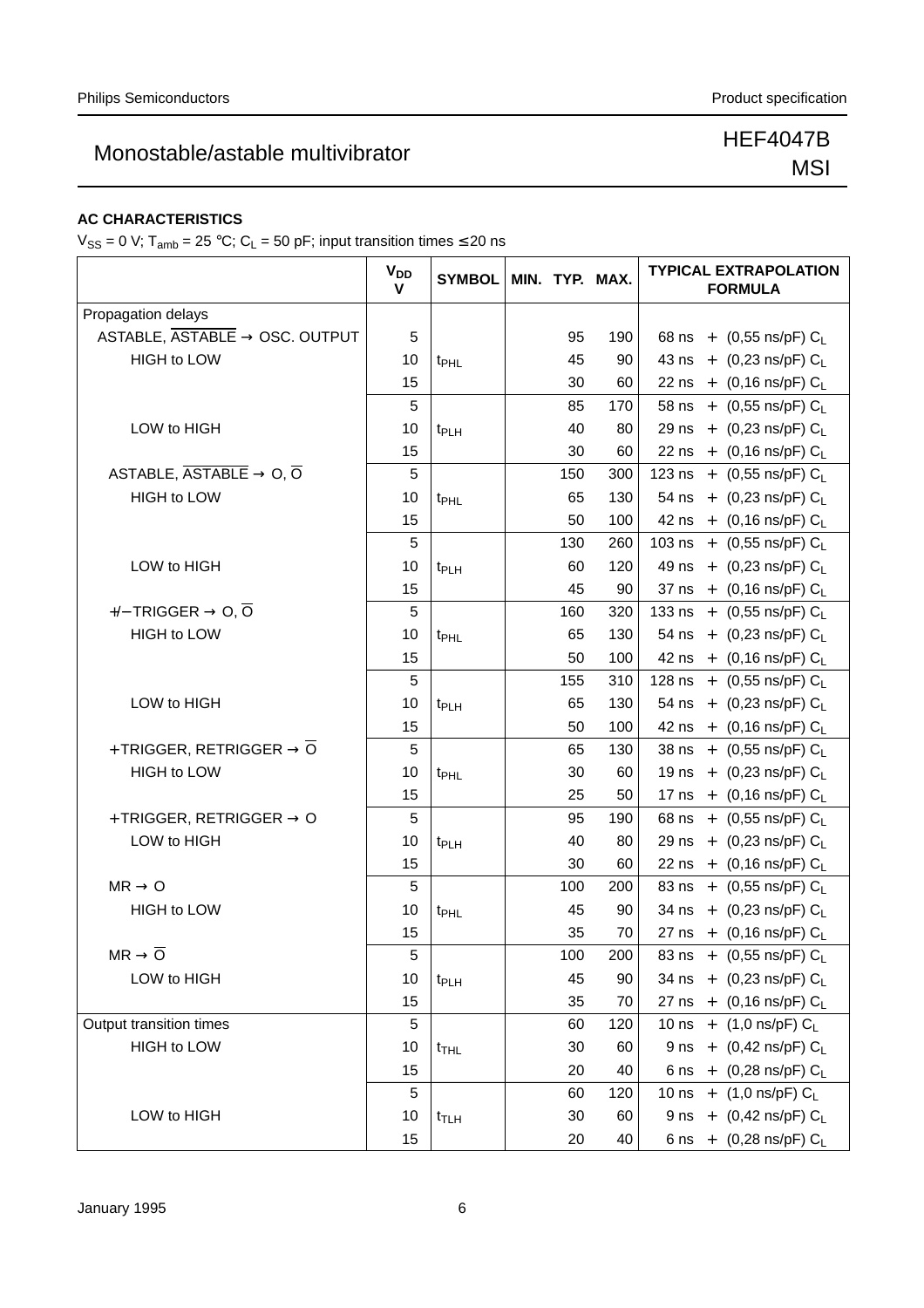# **MSI**

|                  | $V_{DD}$<br>v | <b>SYMBOL</b>  |     |     | MIN. TYP. MAX. | <b>TYPICAL EXTRAPOLATION</b><br><b>FORMULA</b> |
|------------------|---------------|----------------|-----|-----|----------------|------------------------------------------------|
| Minimum MR pulse | 5             |                | 60  | 30  |                |                                                |
| width; HIGH      | 10            | <b>TWMRH</b>   | 30  | 15  |                |                                                |
|                  | 15            |                | 20  | 10  |                |                                                |
| Minimum input    |               |                |     |     |                |                                                |
| pulse width; any | 5             |                | 220 | 110 |                |                                                |
| input exept MR   | 10            | t <sub>w</sub> | 100 | 50  |                |                                                |
|                  | 15            |                | 70  | 35  |                |                                                |

#### **APPLICATION INFORMATION**

#### **General features:**

- Monostable (one-shot) or astable (free-running) operation
- True and complemented buffered outputs
- Only one external R and C required

#### **Monostable multivibrator features:**

- Positive- or negative-edge triggering
- Output pulse width independent of trigger pulse duration
- Retriggerable option for pulse-width expansion
- Long pulse width possible using small RC components by means of external counter provision
- Fast recovery time essentially independent of pulse width
- Pulse-width accuracy maintained at duty cycles approaching 100%

#### **Astable multivibrator features:**

- Free-running or gatable operating modes
- 50% duty cycle
- Oscillator output available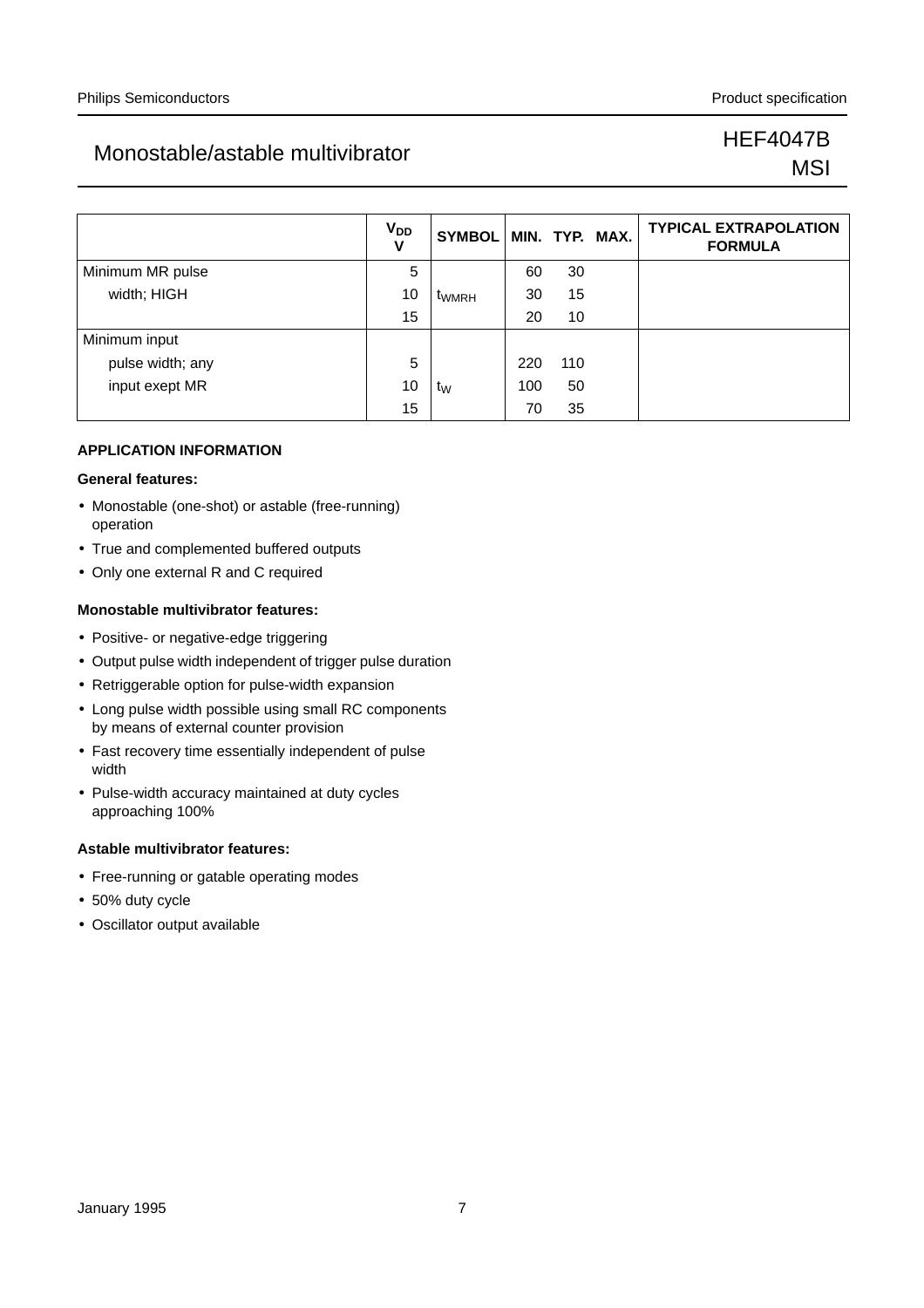## **MSI**

#### **1. Astable mode design information**

#### a. Unit-to-unit transfer-voltage variations

The following analysis presents worst-case variations from unit-to-unit as a function of transfer-voltage ( $V_{TR}$ ) shift for free running (astable) operation.



$$
t_1 = -R_t C_t \ln \frac{V_{TR}}{V_{DD} + V_{TR}}
$$
  

$$
t_2 = -R_t C_t \ln \frac{V_{DD} - V_{TR}}{2V_{DD} - V_{TR}}
$$

$$
t_A = 2(t_1 + t_2) = -2R_tC_t \ln \frac{(V_{TR}) (V_{DD} - V_{TR})}{(V_{DD} + V_{TR}) (2V_{DD} - V_{TR})}, \text{ where } t_A = \text{Astable mode pulse width.}
$$

Values for t<sub>A</sub> are:

|                      | typ. : $V_{TR} = 0.5 V_{DD}$ ; t <sub>A</sub> = 4.40 R <sub>t</sub> C <sub>t</sub> |                                |
|----------------------|------------------------------------------------------------------------------------|--------------------------------|
| $V_{DD} = 5$ or 10 V | min.: $V_{TR} = 0.3 V_{DD}$ ; $t_A = 4.71 RtCt$                                    |                                |
|                      | max.: $V_{TR} = 0.7 V_{DD}$ ; $t_A = 4.71 R_t C_t$                                 |                                |
| $V_{DD} = 15 V$      | min.: $V_{TR} = 4 V$ ;                                                             | $t_{\Delta} = 4.84 R_{t}C_{t}$ |
|                      | max.: $V_{TR} = 11 V$ ;                                                            | $t_{\Delta} = 4.84 R_{t}C_{t}$ |

thus if  $t_A = 4,40$  R<sub>t</sub>C<sub>t</sub> is used, the maximum variation will be  $(+ 7,0\%; -0,0\%)$  at 10 V.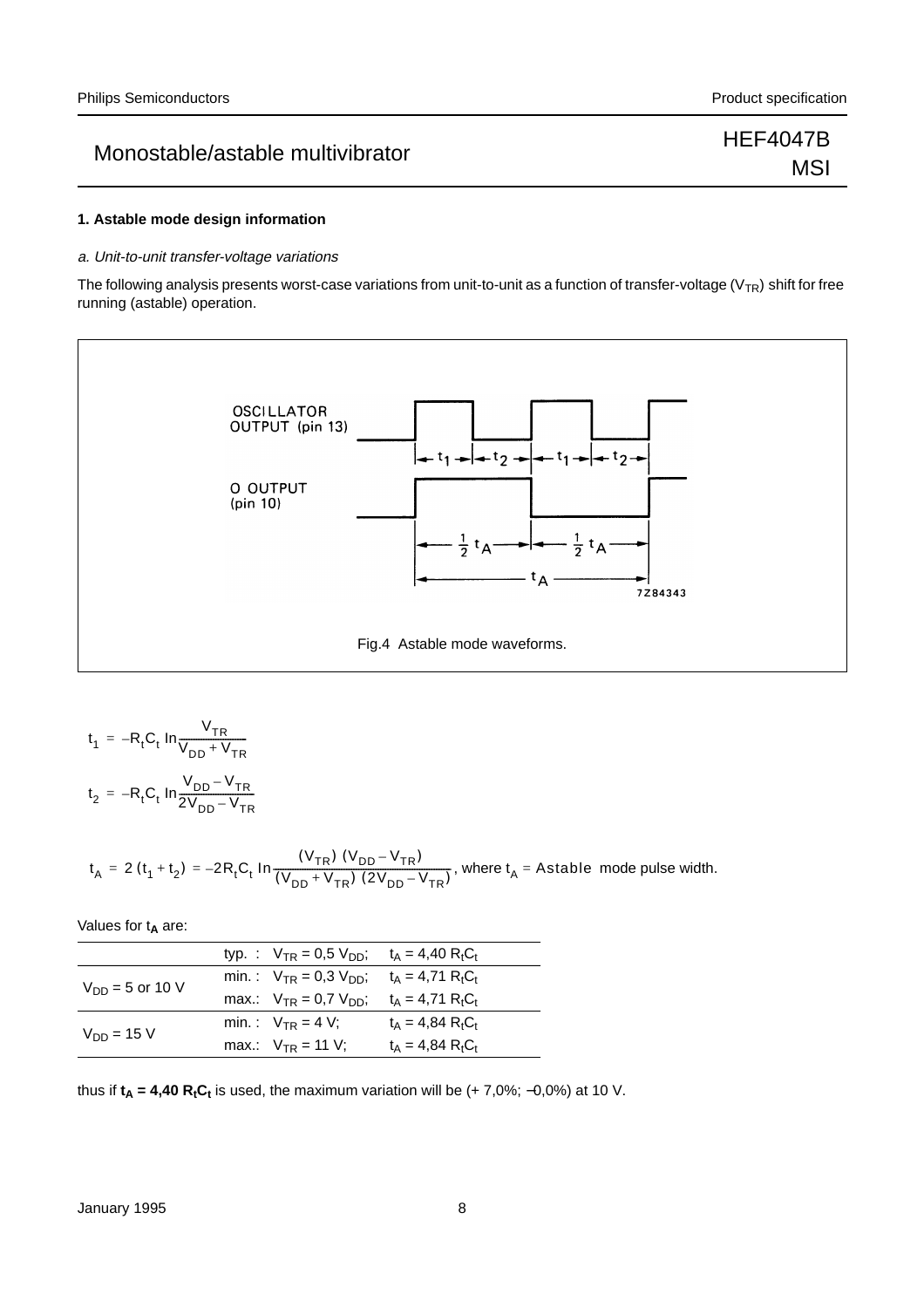## MSI

#### b. Variations due to changes in  $V_{DD}$

In addition to variations from unit-to-unit, the astable period may vary as a function of frequency with respect to  $V_{DD}$ . Typical variations are presented graphically in Figs 5 and 6 with 10 V as a reference.



| <b>CURVE</b> | f <sub>o</sub><br>kHz | $\frac{C_t}{pF}$ | $\frac{\mathsf{R}_{\mathsf{t}}}{\mathsf{k}\Omega}$ |
|--------------|-----------------------|------------------|----------------------------------------------------|
| A            | 10                    | 100              | 220                                                |
| R            | 5                     | 100              | 470                                                |
| C.           |                       | 1000             | 220                                                |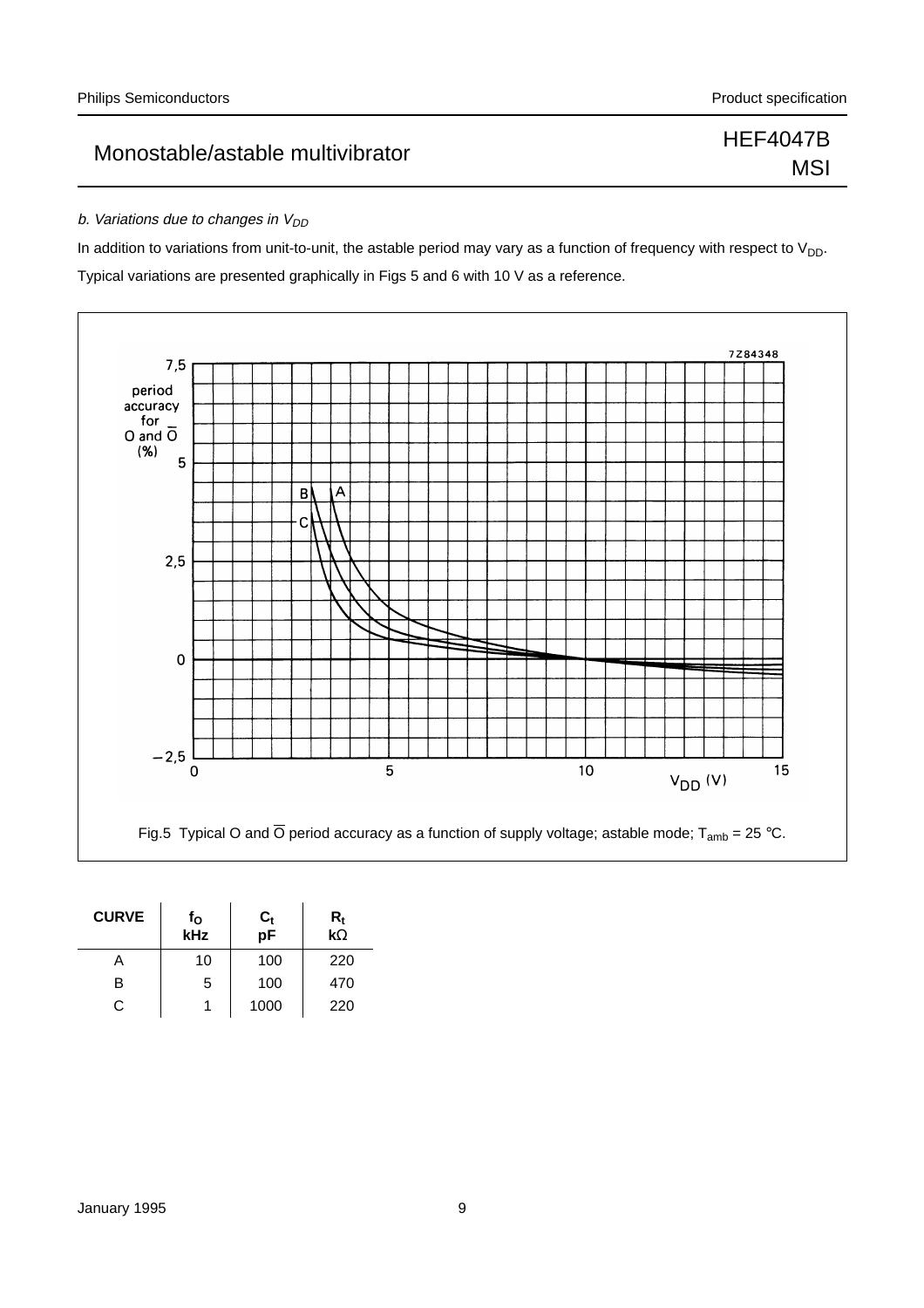### 7Z84347 15 period  $\frac{32}{10}$ <br>accuracy<br>for<br>0 and  $\overline{0}$ <br>(%)  $\overline{\mathsf{D}}$  $\overline{\overline{\text{c}}}$ ١B Α,  $10$  $\overline{5}$  $\mathbf{o}$  $-5$   $\overline{C}$ 5  $10$  $V_{DD}$  (V) 15 Fig.6 Typical O and  $\overline{O}$  period accuracy as a function of supply voltage; astable mode; T<sub>amb</sub> = 25 °C.

| <b>CURVE</b> | f <sub>o</sub><br>kHz | $\frac{C_t}{pF}$ | $\frac{R_t}{k\Omega}$ |
|--------------|-----------------------|------------------|-----------------------|
| A            | 500                   | 10               | 47                    |
| в            | 225                   | 100              | 10                    |
| C            | 100                   | 100              | 22                    |
|              | 50                    | 100              | 47                    |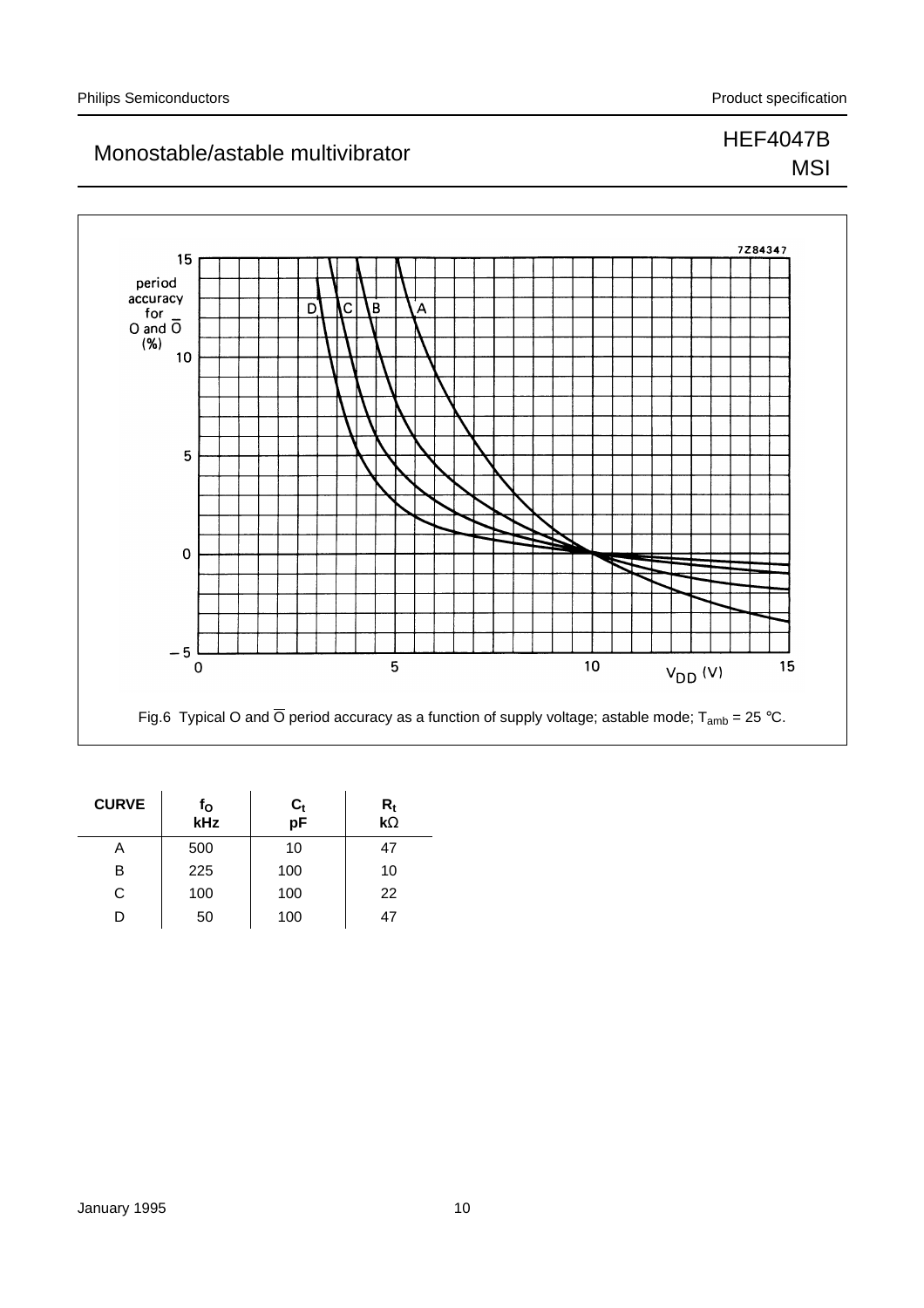### Monostable/astable multivibrator Monostable multivibrator expansion of the HEF4047B

# **MSI**

#### **2. Monostable mode design information**

The following analysis presents worst case variations from unit-to-unit as a function of transfer-voltage ( $V_{TR}$ ) shift for one-shot (monostalbe) operation.



$$
t_1' = -R_t C_t \ln \frac{V_{TR}}{2V_{DD}}
$$

$$
t_{M} = (t_{1}^{\prime} + t_{2})
$$

$$
t_M = -R_t C_t \ln \frac{(V_{TR}) (V_{DD} - V_{TR})}{(2V_{DD} - V_{TR}) (2V_{DD})}, \text{ where } t_M = \text{Monostable mode pulse width.}
$$

Values for t<sub>M</sub> are:

|                      | typ. : $V_{TR} = 0.5 V_{DD}$ ; t <sub>M</sub> = 2,48 R <sub>t</sub> C <sub>t</sub> |                                            |
|----------------------|------------------------------------------------------------------------------------|--------------------------------------------|
| $V_{DD} = 5$ to 10 V | min.: $V_{TR} = 0.3 V_{DD}$ ; $t_M = 2.78 RtCt$                                    |                                            |
|                      | max.: $V_{TR} = 0.7 V_{DD}$ ; $t_M = 2.52 RtCt$                                    |                                            |
| $V_{DD} = 15 V$      | min.: $V_{TR} = 4 V$ ; $t_M = 2.88 R_t C_t$                                        |                                            |
|                      | max.: $V_{TR} = 11 V$ ;                                                            | $t_M = 2,56$ R <sub>t</sub> C <sub>t</sub> |

#### **Note**

1. In the astable mode, the first positive half cycle has a duration of  $t_M$ ; succeeding durations are  $\frac{1}{2} t_A$ .

thus if  $t_M = 2,48$  R<sub>t</sub>C<sub>t</sub> is used, the maximum variation will be  $(+ 12\%; -0.0\%)$  at 10 V.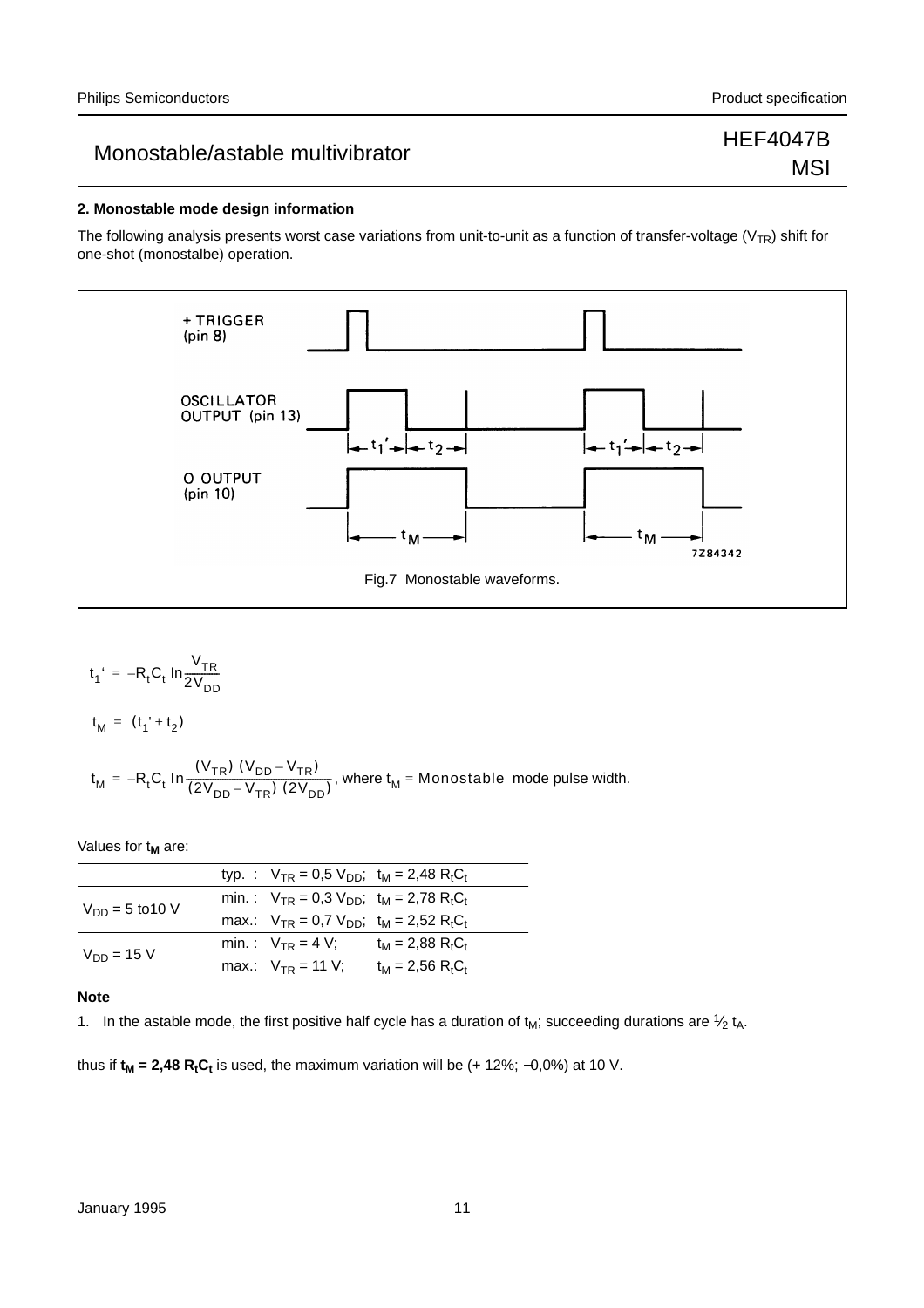MSI

#### **3. Retrigger mode operation**

The HEF4047B can be used in the retrigger mode to extend the output pulse duration, or to compare the frequency of an input signal with that of the internal oscillator. In the retrigger mode the input pulse is applied to pins 8 and 12, and the output is taken from pin 10 or 11. Normal monostable action is obtained when one retrigger pulse is applied (Fig.8). Extended pulse duration is obtained when more than one pulse is applied. For two input pulses,  $t_{RE} = t_1' + t_1 + 2t_2$ . For more than two pulses,  $t_{RE}$  (output O), terminates at some variable time,  $t_D$ , after the termination of the last retrigger pulse; t<sub>D</sub> is variable because t<sub>RF</sub> (output O) terminates after the second positive edge of the oscillator output appears at flip-flop 4.



#### **4. External counter option**

Time  $t_M$  can be extended by any amount with the use of external counting circuitry. Advantages include digitally controlled pulse duration, small timing capacitors for long time periods, and extremely fast recovery time. A typical implementation is shown in Fig.9.

The pulse duration at the output is:  $t_{ext} = (N-1) (t_A) + (t_M + 1/2 t_A)$ 

Where  $t_{ext}$  = pulse duration of the circuitry, and N is the number of counts used.

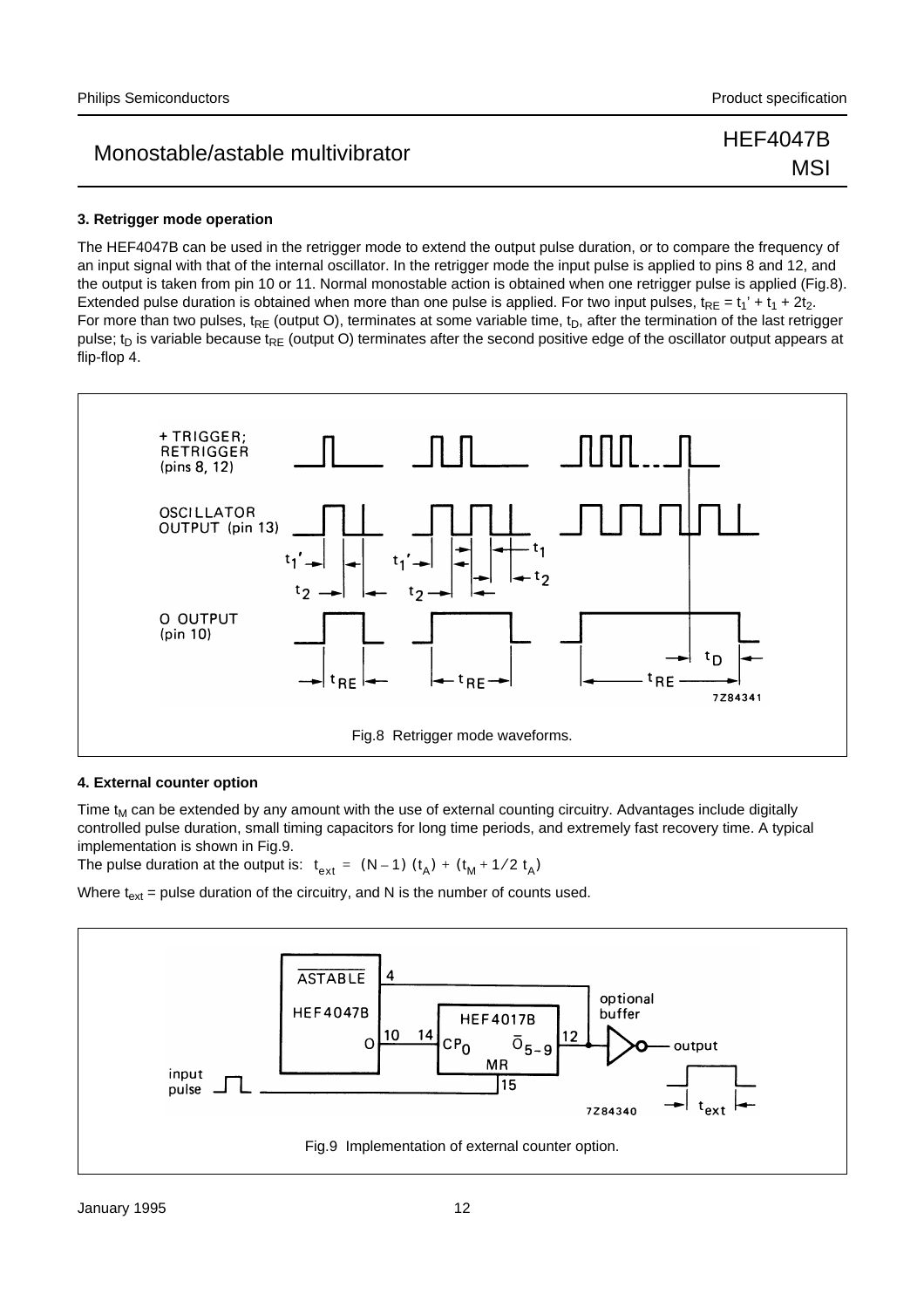### Monostable/astable multivibrator **HEF4047B**

MSI

#### **5. Timing component limitations**

The capacitor used in the circuit should be non-polarized and have low leakage (i.e. the parallel resistance of the capacitor should be an order of magnitude greater than the external resistor used).

There is no upper or lower limit for either  $R_t$  or  $C_t$  value to maintain oscillation.

However, in consideration of accuracy,  $C_t$  must be much larger than the inherent stray capacitance in the system (unless this capacitance can be measured and taken into account).

 $R<sub>t</sub>$  must be much larger than the LOCMOS 'ON' resistance in series with it, which typically is hundreds of ohms.

The recommended values for  $R_t$  and  $C_t$  to maintain agreement with previously calculated formulae without trimming should be:

 $C_t \geq 100$  pF, up to any practical value, 10 kΩ  $\leq$  R<sub>t</sub>  $\leq$  1 MΩ.

#### **6. Power consumption**

In the standby mode (monostable or astable), power dissipation will be a function of leakage current in the circuit. For dynamic operation, the power needed to charge the external timing capacitor  $C_t$  is given by the following formulae:

| Astable mode:    | $P = 2 C_t V^2 f$ (f at output pin 13)                                  |
|------------------|-------------------------------------------------------------------------|
|                  | $P = 4 C_t V^2$ f (f at output pins 10 and 11)                          |
| Monostable mode: | $P = \frac{(2, 9 C_t V^2)(duty cycle)}{T}$ (f at output pins 10 and 11) |

Because the power dissipation does not depend on  $R_t$ , a design for minimum power dissipation would be a small value of C<sub>t</sub>. The value of R would depend on the desired period (within the limitations discussed previously). Typical power consumption in astable mode is shown in Figs 10, 11 and 12.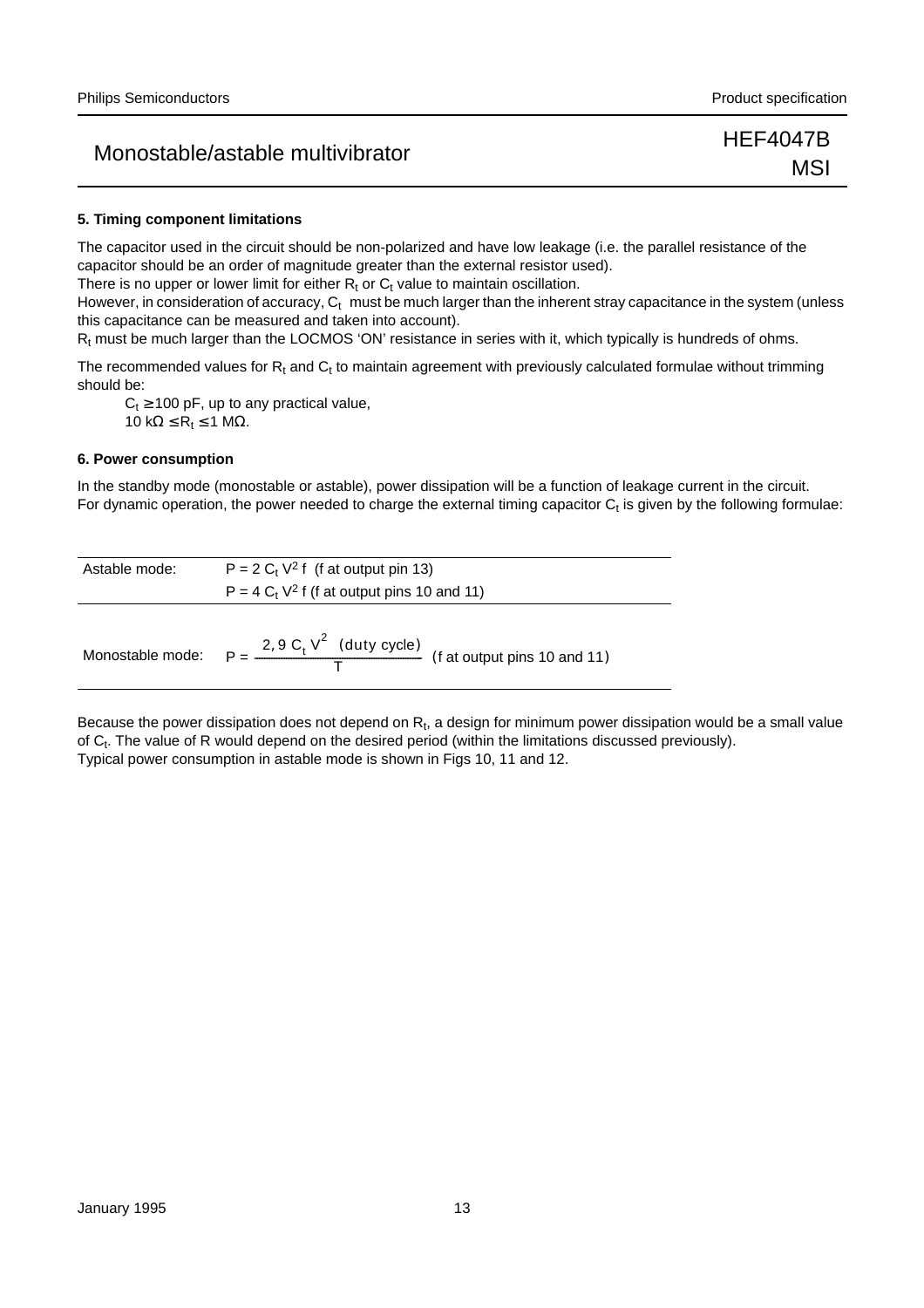### Monostable/astable multivibrator Monostable multivibrator expansion of the HEF4047B **MSI**

#### $0 A 2 A C$ ₶₶ ttii ĦΠ Ш TTI ∥  $10<sup>4</sup>$ ▦ ₩  $\mathsf{P}$ ₩  $(\mu W)$  $= 100$  nF  $10n$  $100pF$ ₩ ₩ Ш  $\blacksquare$ 10 pF  $10^{3}$ ₩ Ш tiill TII  $10<sup>2</sup>$ ₩ ╪╪╪╇╋ ่⊞ ПШ ┯┷ ┯╈╫ Ш  $\Box \Box$  $10$  $\frac{1}{10^3}$  $10<sup>2</sup>$  $10<sup>4</sup>$  $10^{5}$  $10^6$  $10$ 1  $f(Hz)$ Fig.10 Power consumption as a function of the output frequency at O or  $\overline{O}$ ; V<sub>DD</sub> = 5 V; astable mode.